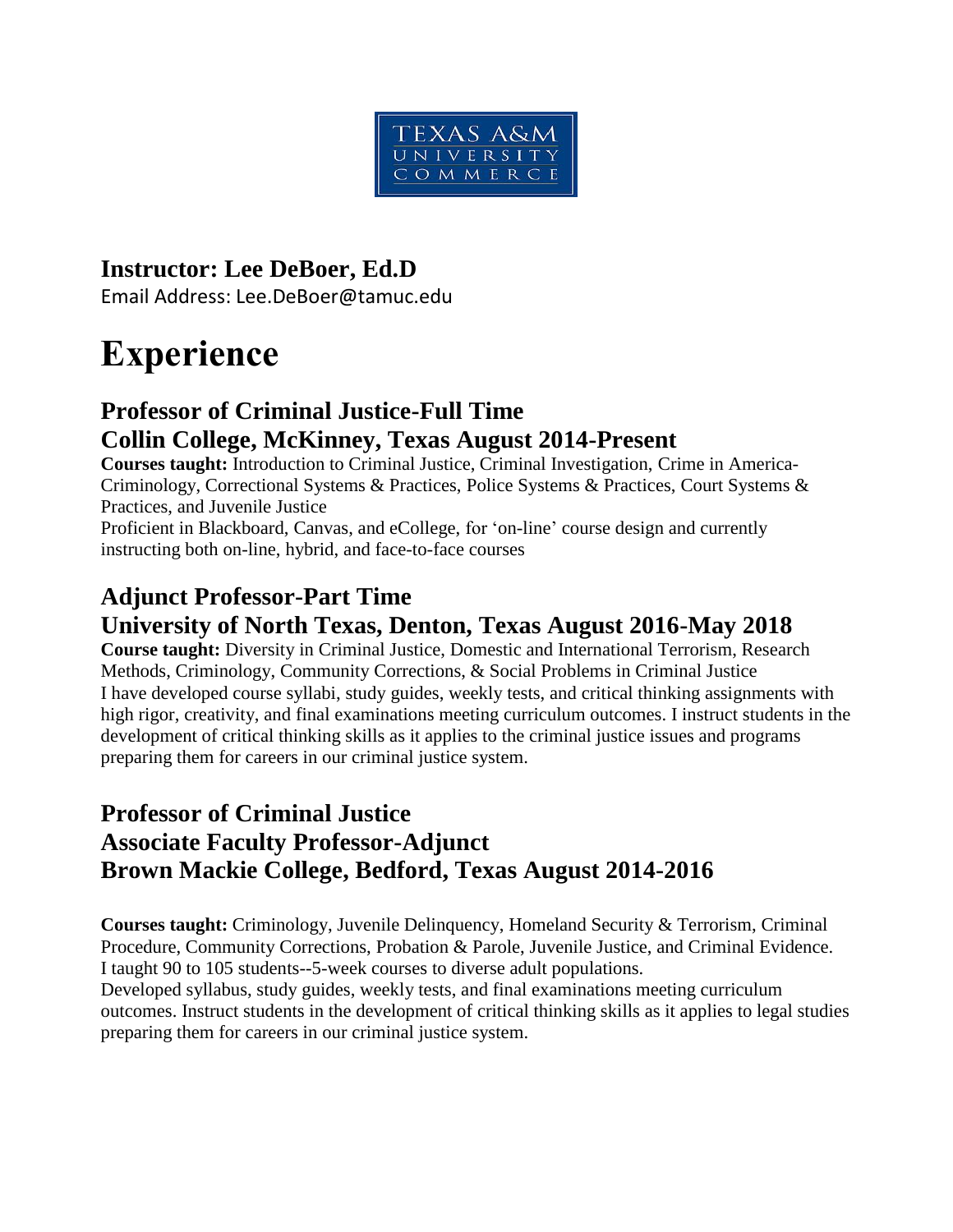#### **Associate Faculty Professor-Adjunct Collin College, Plano, Texas August 2006–May 2014**

**Courses taught:** Introduction to Criminal Justice, Criminal Investigation, Crime in America-Criminology, Correctional Systems & Practices, Police Systems & Practices, Court Systems & Practices, and Juvenile Justice

I am proficient in Blackboard on-line course design and currently instructing both on-line and faceto-face courses. I taught 16-week courses to diverse adult populations.

Develop syllabus, study guides, weekly tests, and final examinations meeting curriculum outcomes. Instruct students in the development of critical thinking skills as it applies to legal studies preparing them for careers in our criminal justice system.

# **Legal Studies Instructor Frisco I.S.D., Frisco, Texas July 2008-2014**

I instructed high school juniors and seniors in the area of legal studies that include introduction to criminal justice, forensic science, criminal law, emergency telecommunications, and criminology. I prepared them for college readiness in the areas of critical thinking and social skills.

# **Special Education Teacher/Department Chair Dallas I.S.D., Dallas, Texas June 2002-July 2008**

Louise Kahn Elementary School & Raul Quintanilla Middle School

Taught special education students in all core subjects using the inclusion model of co-teaching, specialized support, and external support.

Liaison duties include preparing IEP/ARD paperwork and conducting IEP/ARD meetings with parents and administrative staff.

Appointed on the Campus Improvement Leadership Team as a leader for the special education department attending training meetings and sharing information with administration and teaching staff

Implemented schools crime stoppers program for Quintanilla M.S. resulting in the reduction in theft and delinquency.

# **Adjunct Instructor Northeast Texas Community College, Mt. Pleasant, Texas January 1999–January 2000**

Taught police academy courses to police officer cadets.

Courses included police officer stress, history of policing, field note taking, Texas penal codes, family codes, and traffic codes.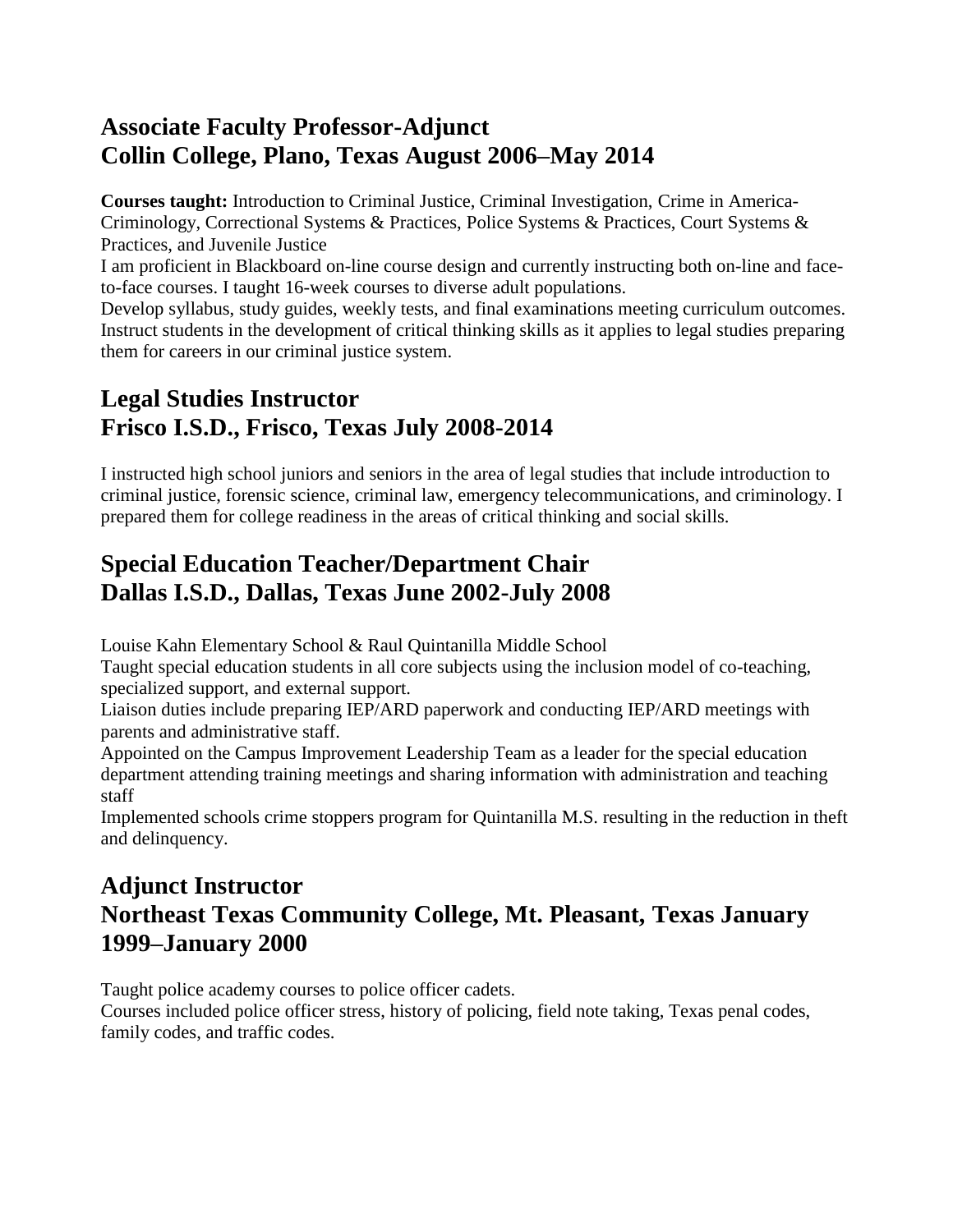# **Loss Prevention Manager Giorgio Armani Corporation, Plano, Texas July 2000–June 2002**

Managed staff of ten employees in the store located in The Shops at Willow Bend Mall. Monitored store by acting as a sales associate looking for shoplifters and employees who stole store merchandise.

Conducted daily inventory control of high priced merchandize ensuring that store shrinkage was consistently below .05%

# **Police Officer Pittsburg Police Department Pittsburg, Texas April 1998–August 2000**

I worked as a police officer for the City of Pittsburg. Duties included patrolling, working with leaders and citizens of the community, and security at school functions. I assisted my chief with criminal investigations.

I assisted secretary with month-end UCR crime reports and other various administrative computer report functions.

# **Reserve Police Officer Farmersville Police Department Farmersville, Texas February 2002- June 2007**

General police duties of a patrol officer

# **Vice President/Owner Nationwide Administrative Services, Inc. Plano, Texas January 1986- April 1998**

Trained and recruited over 30 insurance agents in over 25 states to market credit insurance products that increased the company's annual sales volume.

I taught loan officers at banks and credit unions to use credit insurance products for their customers. Conducted marketing proposal presentation to board of directors of financial institutions resulting in new customers, which in increased annualized premium income for the company.

# **Education**

#### **Doctor of Education in Higher Education and Learning Technologies**

Texas A&M University-Commerce, Commerce, Texas-earned May 2018

Minor in Education and Administration and Special Education Courses